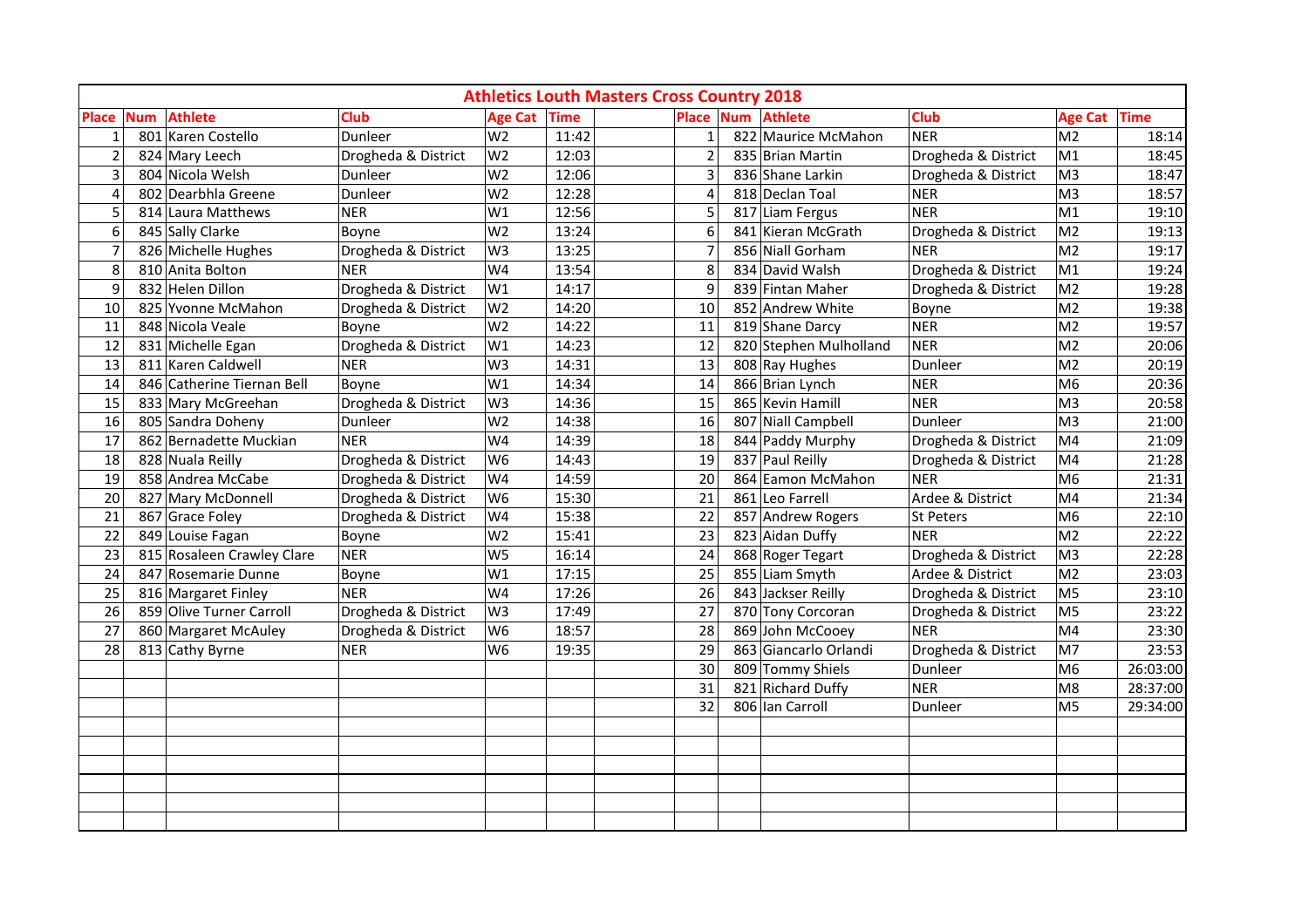| <b>Categories</b>        |            |                            |                     |                |             | <b>Categories</b>       |            |                        |                     |                |          |  |
|--------------------------|------------|----------------------------|---------------------|----------------|-------------|-------------------------|------------|------------------------|---------------------|----------------|----------|--|
| <b>Place</b>             | <b>Num</b> | <b>Athlete</b>             | <b>Club</b>         | <b>Age Cat</b> | <b>Time</b> | <b>Place</b>            | <b>Num</b> | <b>Athlete</b>         | Club                | Age Cat Time   |          |  |
| $\mathbf{1}$             |            | 814 Laura Matthews         | NER                 | W1             | 12:56       | $\mathbf{1}$            |            | 835 Brian Martin       | Drogheda & District | M1             | 18:45    |  |
|                          |            | 832 Helen Dillon           | Drogheda & District | W1             | 14:17       | $\overline{2}$          |            | 817 Liam Fergus        | <b>NER</b>          | M1             | 19:10    |  |
| 3                        |            | 831 Michelle Egan          | Drogheda & District | W1             | 14:23       | $\overline{3}$          |            | 834 David Walsh        | Drogheda & District | M1             | 19:24    |  |
| $\overline{4}$           |            | 846 Catherine Tiernan Bell | Boyne               | W1             | 14:34       |                         |            |                        |                     |                |          |  |
| 5                        |            | 847 Rosemarie Dunne        | Boyne               | W1             | 17:15       |                         |            |                        |                     |                |          |  |
|                          |            |                            |                     |                |             |                         |            |                        |                     |                |          |  |
| <b>Place</b>             | <b>Num</b> | <b>Athlete</b>             | <b>Club</b>         | <b>Age Cat</b> | <b>Time</b> | <b>Place</b>            | <b>Num</b> | <b>Athlete</b>         | Club                | Age Cat Time   |          |  |
|                          |            | 801 Karen Costello         | Dunleer             | W <sub>2</sub> | 11:42       | $\mathbf{1}$            |            | 822 Maurice McMahon    | <b>NER</b>          | M <sub>2</sub> | 18:14    |  |
| $\overline{2}$           |            | 824 Mary Leech             | Drogheda & District | W <sub>2</sub> | 12:03       | $\overline{2}$          |            | 841 Kieran McGrath     | Drogheda & District | M <sub>2</sub> | 19:13    |  |
| $\overline{3}$           |            | 804 Nicola Welsh           | Dunleer             | W <sub>2</sub> | 12:06       | $\overline{\mathbf{3}}$ |            | 856 Niall Gorham       | <b>NER</b>          | M <sub>2</sub> | 19:17    |  |
| 4                        |            | 802 Dearbhla Greene        | Dunleer             | W <sub>2</sub> | 12:28       | $\overline{4}$          |            | 839 Fintan Maher       | Drogheda & District | M <sub>2</sub> | 19:28    |  |
| -5                       |            | 845 Sally Clarke           | Boyne               | W <sub>2</sub> | 13:24       | 5                       |            | 852 Andrew White       | Boyne               | M <sub>2</sub> | 19:38    |  |
| 6                        |            | 825 Yvonne McMahon         | Drogheda & District | W <sub>2</sub> | 14:20       | 6                       |            | 819 Shane Darcy        | <b>NER</b>          | M <sub>2</sub> | 19:57    |  |
| $\overline{7}$           |            | 848 Nicola Veale           | Boyne               | W <sub>2</sub> | 14:22       | $\overline{7}$          |            | 820 Stephen Mulholland | <b>NER</b>          | M <sub>2</sub> | 20:06    |  |
| 8                        |            | 805 Sandra Doheny          | Dunleer             | W <sub>2</sub> | 14:38       | 8                       |            | 808 Ray Hughes         | Dunleer             | M <sub>2</sub> | 20:19    |  |
| $\mathbf{q}$             |            | 849 Louise Fagan           | Boyne               | W <sub>2</sub> | 15:41       | 9                       |            | 823 Aidan Duffy        | <b>NER</b>          | M <sub>2</sub> | 22:22    |  |
|                          |            |                            |                     |                |             | 10                      |            | 855 Liam Smyth         | Ardee & District    | M <sub>2</sub> | 23:03    |  |
|                          |            |                            |                     |                |             |                         |            |                        |                     |                |          |  |
| <b>Place</b>             | <b>Num</b> | <b>Athlete</b>             | Club                | <b>Age Cat</b> | <b>Time</b> | <b>Place</b>            | <b>Num</b> | <b>Athlete</b>         | <b>Club</b>         | Age Cat Time   |          |  |
|                          |            | 826 Michelle Hughes        | Drogheda & District | W <sub>3</sub> | 13:25       | 1                       |            | 836 Shane Larkin       | Drogheda & District | M <sub>3</sub> | 18:47    |  |
| $\overline{\phantom{a}}$ |            | 811 Karen Caldwell         | <b>NER</b>          | W <sub>3</sub> | 14:31       | $\overline{2}$          |            | 818 Declan Toal        | <b>NER</b>          | M <sub>3</sub> | 18:57    |  |
|                          |            | 833 Mary McGreehan         | Drogheda & District | W <sub>3</sub> | 14:36       | $\overline{3}$          |            | 865 Kevin Hamill       | <b>NER</b>          | M <sub>3</sub> | 20:58    |  |
| $\overline{4}$           |            | 859 Olive Turner Carroll   | Drogheda & District | W <sub>3</sub> | 17:49       | $\overline{4}$          |            | 807 Niall Campbell     | Dunleer             | M <sub>3</sub> | 21:00    |  |
|                          |            |                            |                     |                |             | 5                       |            | 868 Roger Tegart       | Drogheda & District | M <sub>3</sub> | 22:28    |  |
|                          |            |                            |                     |                |             |                         |            |                        |                     |                |          |  |
| <b>Place</b>             | <b>Num</b> | <b>Athlete</b>             | <b>Club</b>         | <b>Age Cat</b> | <b>Time</b> | <b>Place</b>            | <b>Num</b> | <b>Athlete</b>         | Club                | Age Cat Time   |          |  |
| -1                       |            | 810 Anita Bolton           | NER                 | W4             | 13:54       | $\mathbf{1}$            |            | 844 Paddy Murphy       | Drogheda & District | M <sub>4</sub> | 21:09    |  |
| $\overline{2}$           |            | 862 Bernadette Muckian     | NER                 | W4             | 14:39       | $\overline{2}$          |            | 837 Paul Reilly        | Drogheda & District | M <sub>4</sub> | 21:28    |  |
| 3                        |            | 858 Andrea McCabe          | Drogheda & District | W4             | 14:59       | $\overline{\mathbf{3}}$ |            | 861 Leo Farrell        | Ardee & District    | M4             | 21:34    |  |
| $\boldsymbol{\Delta}$    |            | 867 Grace Foley            | Drogheda & District | W4             | 15:38       | $\overline{4}$          |            | 869 John McCooey       | <b>NER</b>          | M <sub>4</sub> | 23:30    |  |
| 5                        |            | 816 Margaret Finley        | <b>NER</b>          | W4             | 17:26       |                         |            |                        |                     |                |          |  |
|                          |            |                            |                     |                |             |                         |            |                        |                     |                |          |  |
| <b>Place</b>             | <b>Num</b> | <b>Athlete</b>             | <b>Club</b>         | <b>Age Cat</b> | <b>Time</b> | <b>Place</b>            | <b>Num</b> | <b>Athlete</b>         | Club                | Age Cat Time   |          |  |
|                          |            | 815 Rosaleen Crawley Clare | NER                 | W <sub>5</sub> | 16:14       | 1                       |            | 843 Jackser Reilly     | Drogheda & District | M <sub>5</sub> | 23:10    |  |
|                          |            |                            |                     |                |             | $\overline{2}$          |            | 870 Tony Corcoran      | Drogheda & District | M <sub>5</sub> | 23:22    |  |
|                          |            |                            |                     |                |             | $\overline{3}$          |            | 806 Ian Carroll        | Dunleer             | M <sub>5</sub> | 29:34:00 |  |
|                          |            |                            |                     |                |             |                         |            |                        |                     |                |          |  |